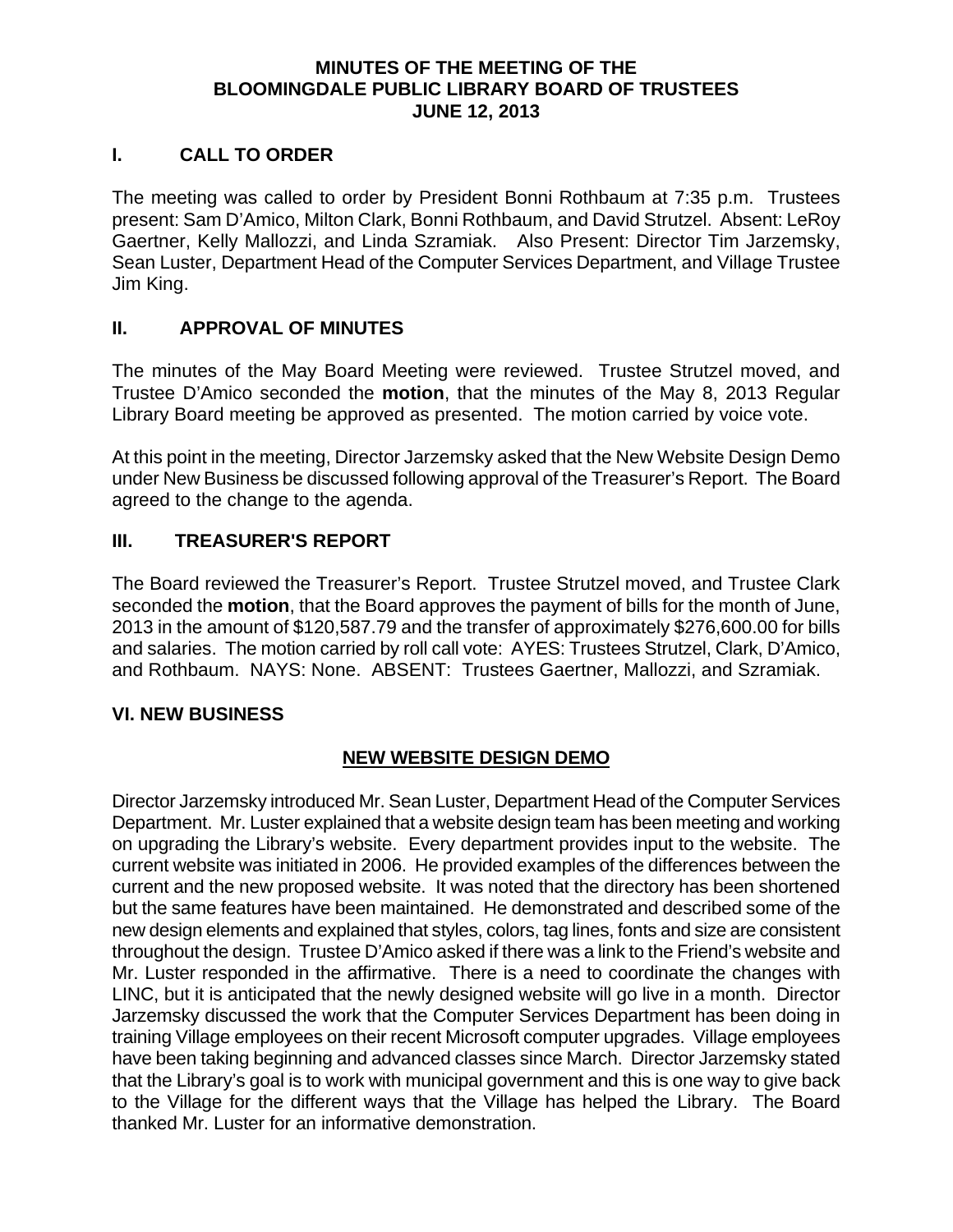# **IV. REPORTS**

.

## **LIBRARIAN**

Director Jarzemsky updated the Board on the Summer Reading program. The program started in June with 235 adults, 81 young adults, and 565 children participating. He discussed the success of the Free Comic Book Day. He reported on the other programs that took place in May. He stated that Mr. Kelly Cusack has begun working as Head of the Maintenance Department and will be available to meet with the Board in July. He stated that six staff members from the Circulation/Technical Services Department attended a "Reaching Forward" Conference in Rosemont and their comments on the presentation are included in his report. He discussed the various departmental reports. He informed the Board that thanks to the generosity of the Friends of the Bloomingdale Public Library and the Bloomingdale Lions Club, the outdated CCTV low vision reader has been replaced with a new state-of-the-art model. An article on their generous contributions will appear in the Village's Almanac. E-reader clinics continue and staff has been very busy with going to schools and hosting the Celebrate Reading parties. The first grade students enjoy these parties tremendously.

# **MONTHLY STATISTICS**

The Board reviewed the statistics for the month of May. Circulation decreased by two percent (2%) over last year's numbers.

## **STANDING COMMITTEES**

**PERSONNEL** - No report.

**POLICY** – No report.

**FINANCE** – Grants Received – The library has received two (2) grants. The Universal Service Support (also known as eRate) grant provides public library discounts on telephone services. This grant provides a savings of approximately \$4,000 in telecommunication costs. The Office of the Secretary of State has granted the Library a FY2013 Illinois Public Library Per Capita Grant in the amount of \$22,626.80, which will be used to add to the Library's collections.

**BUILDING AND GROUNDS** – New Head of Maintenance – Mr. Cusack will attend the meeting in July.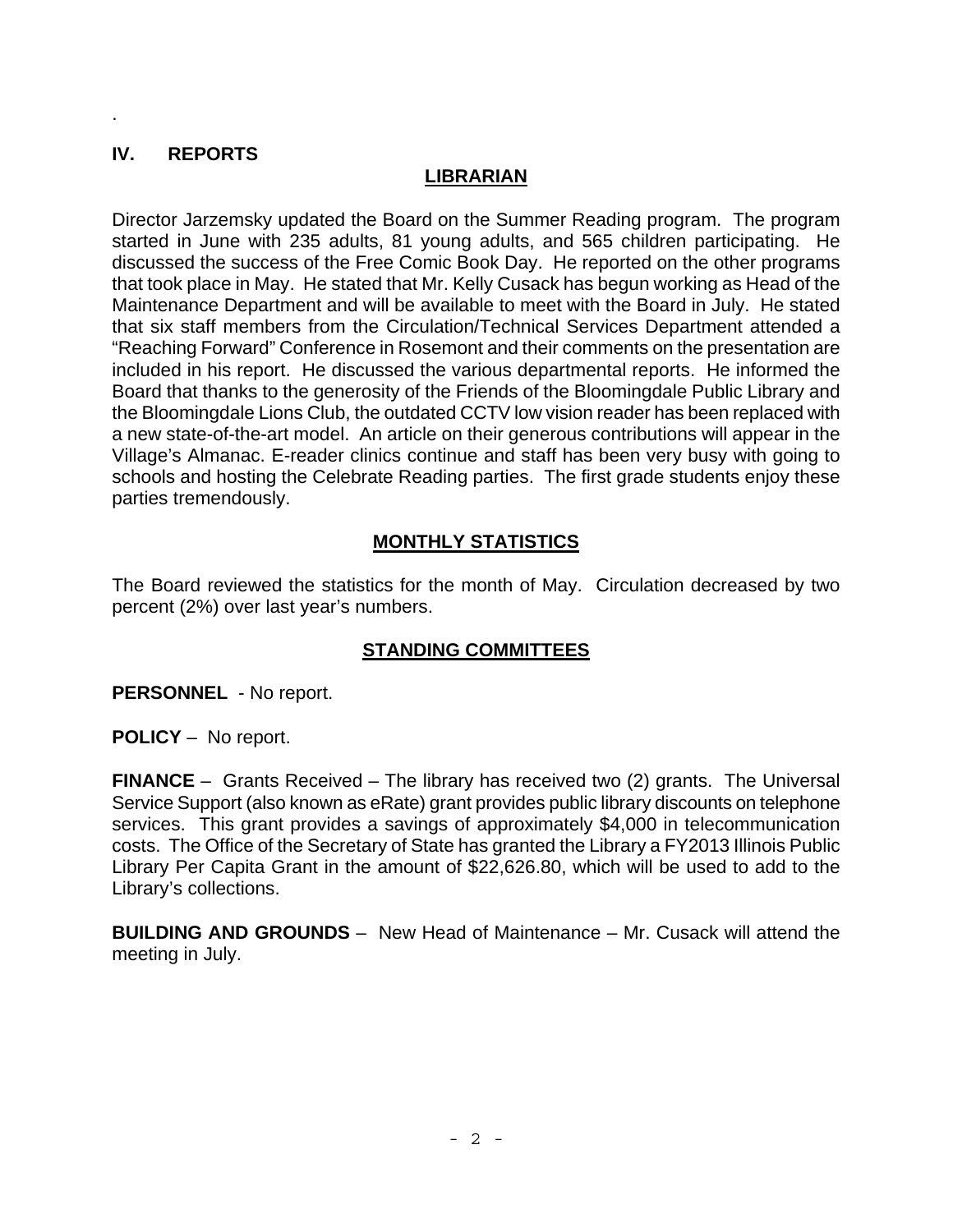# **IV. REPORTS (Continued)**

# **LIAISON REPORTS**

**LINC –** No report.

**VILLAGE** - Village Trustee King reported on the various new businesses opening and the building and remodeling projects taking place within the Village. He stated that the focus has been on the new Mayor and Trustees and helping them to understand the workings of the Village.

Removal from the Roll: Village Trustee King leaves the meeting at 8:00 p.m.

**FRIENDS OF THE LIBRARY** – The next meeting of the Friends of the Library will be July 17, 2013 at 7:00 p.m. Trustee D'Amico reported that the vision reader is in place thanks to the efforts of the Friends and the donation of the Bloomingdale Lions Club.

**BIG** - No report.

## **V. UNFINISHED BUSINESS:**

## **RESOLUTION ADOPTING THE PREVAILING WAGE**

President Rothbaum presented Resolution No. 2013/2014-2 entitled Resolution Adopting the Prevailing Wage Rates for Laborers, Workers and Mechanics Employed by the Bloomingdale Public Library. The Library follows State law and makes sure that the contractors pay their employees the prevailing wage.

Trustee Clark moved and Trustee D'Amico seconded the motion that said resolution as presented be adopted.

After a full discussion thereof, President Rothbaum directed that the roll be called for a vote upon the motion to adopt said resolution.

Upon the roll being called, the following Trustees voted AYE: Trustees Clark, D'Amico, Strutzel, and Rothbaum; the following Trustees voted NAY: None. Absent: Trustees Gaertner, Mallozzi and Szramiak.

Whereupon President Rothbaum declared the motion carried and said resolution adopted and did sign the same in open meeting and did direct the Secretary to record the same in the records of the Board of Library Trustees of the Village of Bloomingdale, DuPage County, Illinois, which was done.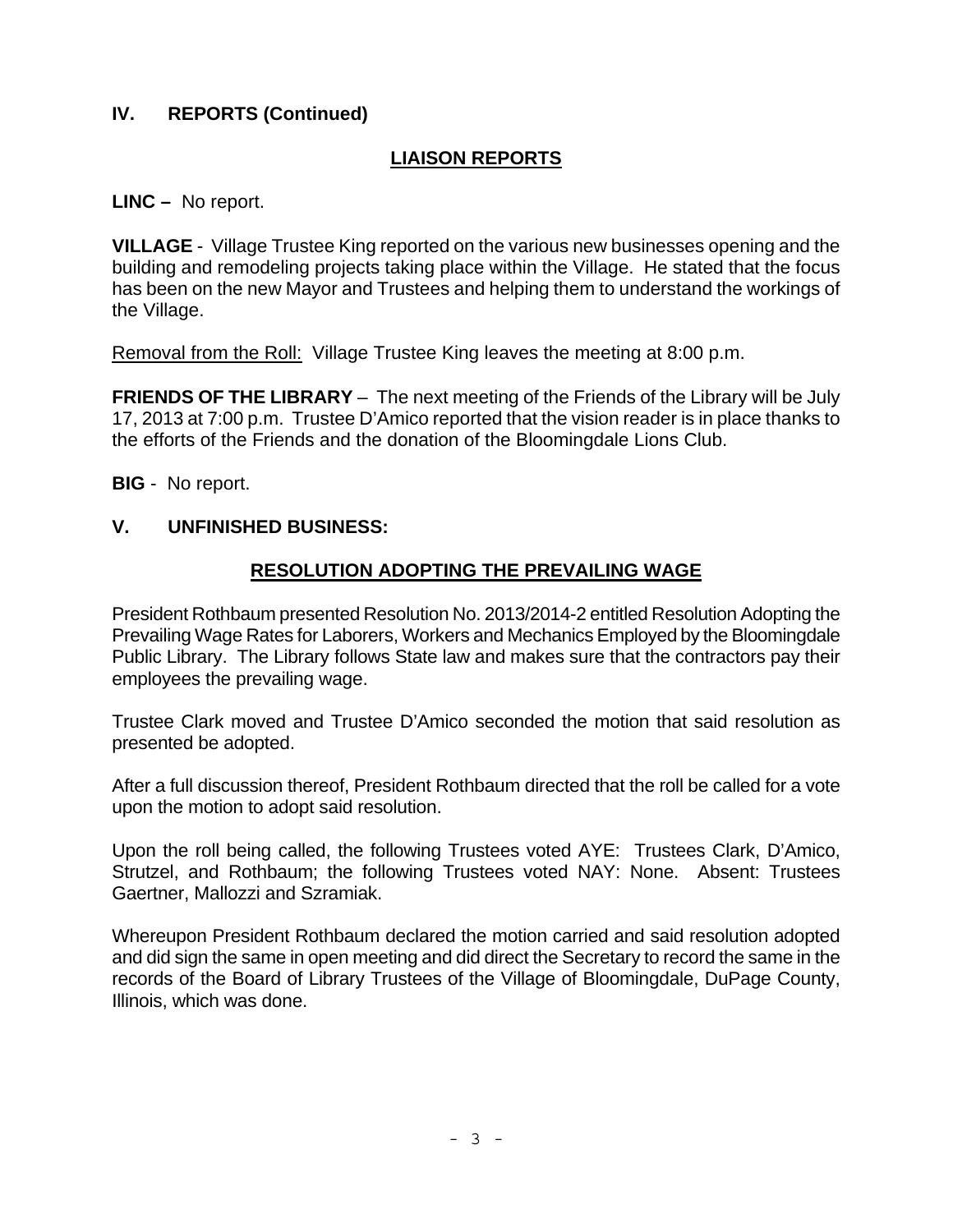# **VI. NEW BUSINESS:**

.

# **ILA CONFERENCE**

The ILA Annual Conference Trustee Day will take place on Wednesday, October 16, 2013. The conference will be held at Chicago's Navy Pier. The Library will pay the costs to attend the conference if any member of the Board wishes to attend. If board members would like to attend, they should contact Director Jarzemsky. Trustees Clark and Rothbaum expressed interest in attending.

## **2014 PER CAPITA GRANT REQUIREMENTS**

Director Jarzemsky explained the FY2014 requirements for the Illinois Public Library Per Capita and Equalization Aid Grants. The grant report needs to be filed before September 1. He explained the reasons why the State requires the Board to participate in the grant process. He stated that the State's requirement of the Board is an environmental scan of the community which the Board had done as a part of their long range planning. Further discussion on the requirements will take place at the July meeting.

### **NEW WEBSITE DESIGN DEMO**

The Board approved the change to the agenda and Mr. Luster's demonstration took place following the approval of the Treasurer's Report.

## **LEGISLATIVE UPDATE**

Director Jarzemsky stated that as Chairman of the Illinois Library Association (ILA) Legislative Committee, there are two legislative initiatives that the ILA has been working towards. The first deals with the concealed carry law which has passed the Illinois General Assembly but the Governor has not signed as yet. Individuals would not be allowed to bring a concealed weapon into the library and other designated locations. The second important piece of legislation deals with the full funding of the Per Capita Grant.

## **PARK DISTRICT PROGRAM**

Director Jarzemsky provided information on a new Park District program, the Walking Book Club. The Library has partnered with the Park District by providing copies of books, along with background information, so residents participating in the Park District's walking club can have an informal book discussion. He discussed the ways that the Library has been working with the Park District.

## **LIBRARY ARTICLE**

Director Jarzemsky stated that included in the Board packet is an interesting article on the public's perception of Libraries. It deals with an interesting study on how parents depend upon the library.